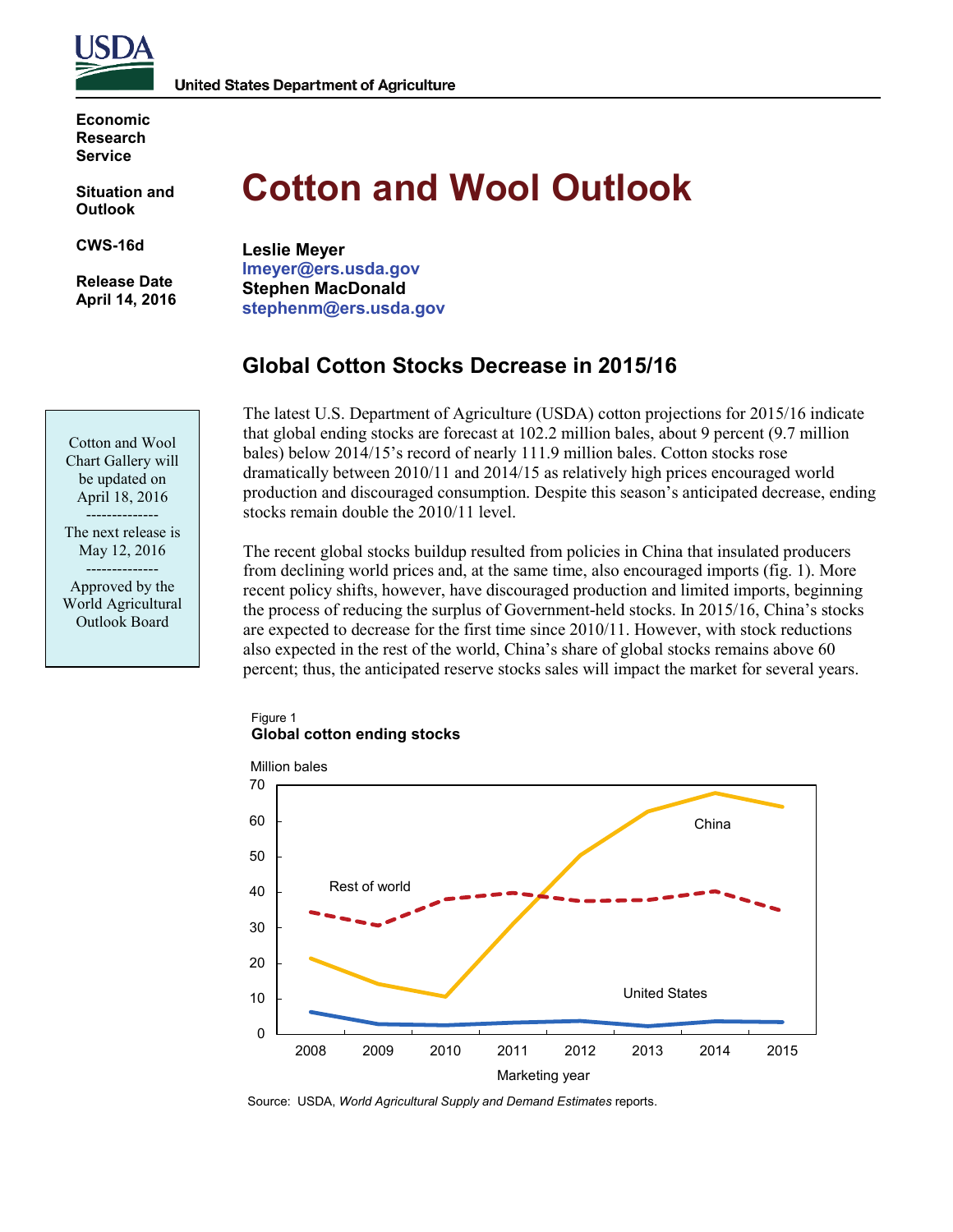# **Domestic Outlook**

#### *U.S. Cotton Area to Increase in 2016*

U.S. cotton acreage in 2016 is projected to rise from last season's three-decade low. Based on the National Agricultural Statistics Service's (NASS) *Prospective Planting*s report that surveyed farmers as of early March, producers intended to plant 9.56 million acres to cotton in 2016. The initial projection is 1 million acres (11 percent) above 2015's plantings. Upland area is estimated at 9.35 million acres in 2016, while extra-long staple (ELS) area is forecast at 215,000 acres. These estimates will be updated at the end of June in NASS's *Acreage* report. As of April 10th, cotton planting was underway in several States, with 5 percent of the expected acreage planted (compared with 4 percent last season and the 2011-15 average of 7 percent).

U.S. cotton area is projected to increase this spring due mainly to an expected improvement in planting weather. The 2016 indicated area is almost identical to the 2015 March planting intentions, but adverse weather prevented a significant portion from being planted last year. In addition, relative returns for 2016/17 have thus far favored cotton slightly over competing crops. Three of the four Cotton Belt regions are intending to plant additional cotton acreage this spring; only the Southeast is projected to plant fewer cotton acres in 2016, as corn is expected to expand there. In the Delta, corn and soybeans—like cotton—are all forecast to increase this spring, while the Southwest is projected to plant more cotton and corn. Overall, the 2016 upland cotton acreage is estimated to account for 19 percent of the Cotton Belt total for the three crops, similar to last season but one of the lowest of the last two decades.

The Southwest is expected to plant 5.6 million acres of upland cotton in 2016, about 560,000 acres (11 percent) above 2015, but still 14 percent below the 5-year average (fig. 2). The Southwest is expected to account for 60 percent of total U.S. upland cotton acreage in 2016 (similar to the last several years), which is the highest percentage in over a century. As a result, production prospects in this region will once again play a key role in the 2016 U.S. cotton crop.

In the Southeast, 2016 cotton plantings are projected to decrease slightly from a year ago to 2.1 million acres; however, corn plantings are expected to see gains as area devoted to soybeans and peanuts—like cotton—are anticipated lower this spring. For the Delta, cotton area is projected to rebound to near the 2014 level and reach 1.4 million acres in 2016, with both corn and soybean area expanding as well. However, with the recent flooding in the region, some corn area may be replanted to alternative crops, like cotton and soybeans.

Continued limited irrigation supplies in the West are expected to keep upland cotton at a relatively low level in 2016, albeit above the 2015 area. In 2016, upland cotton acreage is estimated at 200,000 acres, compared with 171,000 acres in 2015. With a declining trend that has continued for several decades, the West will account for only 2 percent of the upland acreage in 2016. Meanwhile, ELS area in the West is forecast to expand to 193,000 acres, 36 percent above 2015; the region will account for about 90 percent of U.S. ELS cotton area once again in 2016.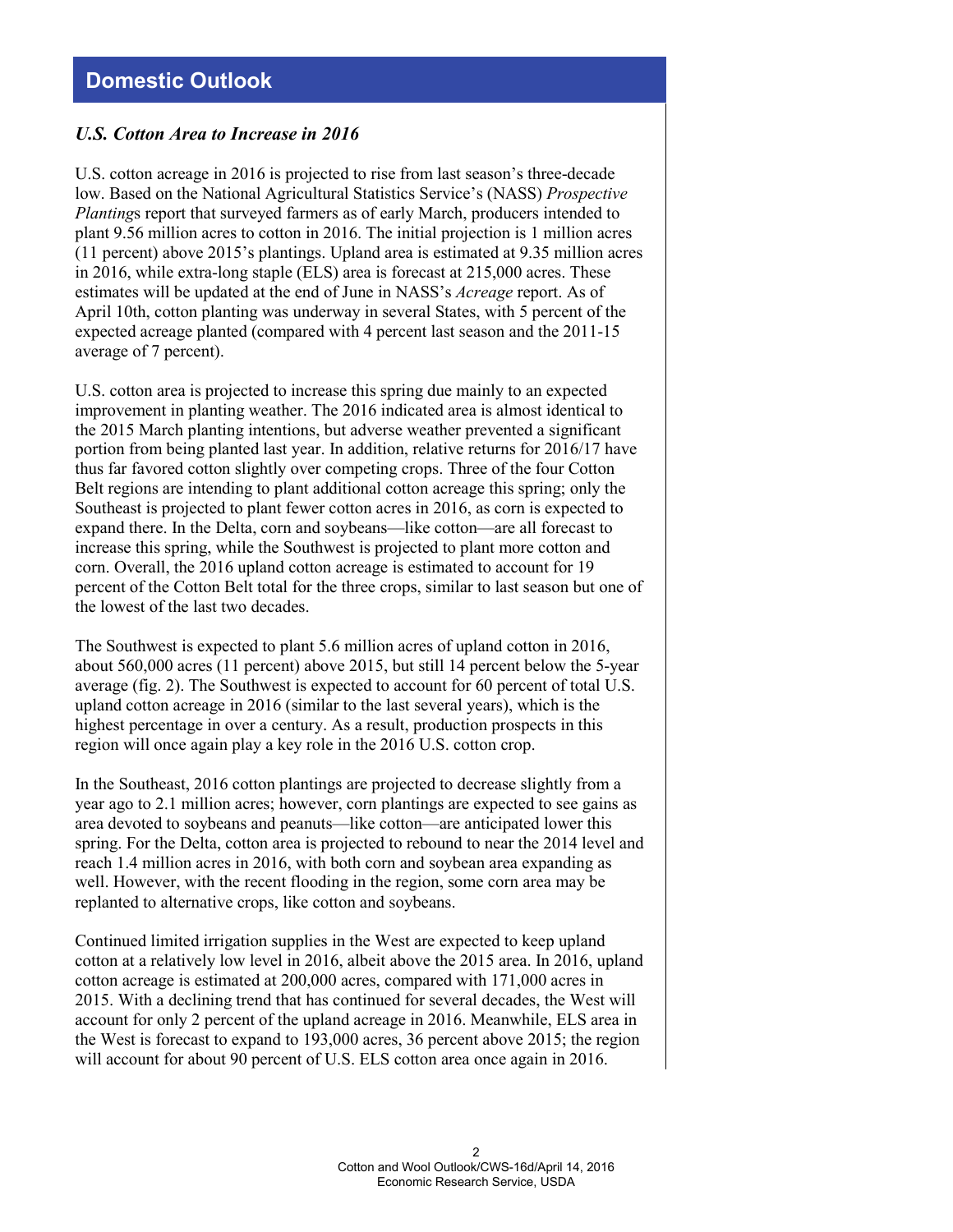#### Figure 2 **U.S. regional upland cotton planted area**

Source: USDA, NASS, *Crop Production* reports.

Million acres



# *U.S. 2015/16 Cotton Crop Reduced Slightly; Demand Unchanged*

The 2015/16 U.S. cotton production estimate was reduced this month to 12.87 million bales, as indicated in the March 2016 *Cotton Ginnings* report; upland production was placed at 12.44 million bales while the ELS crop was estimated at 430,000 bales. USDA will release final 2015/16 production estimates on May 10th. With beginning stocks unchanged in April, this season's cotton supply is now estimated at approximately 16.6 million bales, nearly 2.1 million bales below 2014/15.

U.S. cotton demand estimates were unchanged in April. U.S. exports remain projected at 9.5 million bales, down from nearly 11.3 million bales in 2014/15 and the lowest since 2000/01. With lower shipments, the U.S. share of global trade is expected to reach 27 percent in 2015/16, compared with nearly 32 percent in 2014/15. U.S. cotton mill use is forecast at 3.6 million bales, nearly identical to 2014/15; based on the latest data, U.S. mills have used 2 million bales during the first 7 months of the marketing year, similar to a year ago.

# *U.S. Ending Stocks and Farm Price Revised in April*

With the decrease in U.S. production, ending stocks are now forecast at 3.5 million bales, 200,000 bales below a year earlier. The current stocks-to-use ratio is estimated at about 27 percent, compared with 25 percent for 2014/15. With a slightly higher stocks-to-use ratio this season, the U.S. farm price is forecast to decline from 2014/15's 61.3 cents per pound. The average price received by upland producers for 2015/16 is projected to range between 58 and 59 cents per pound, the lowest farm price since 2008/09's 47.8 cents per pound.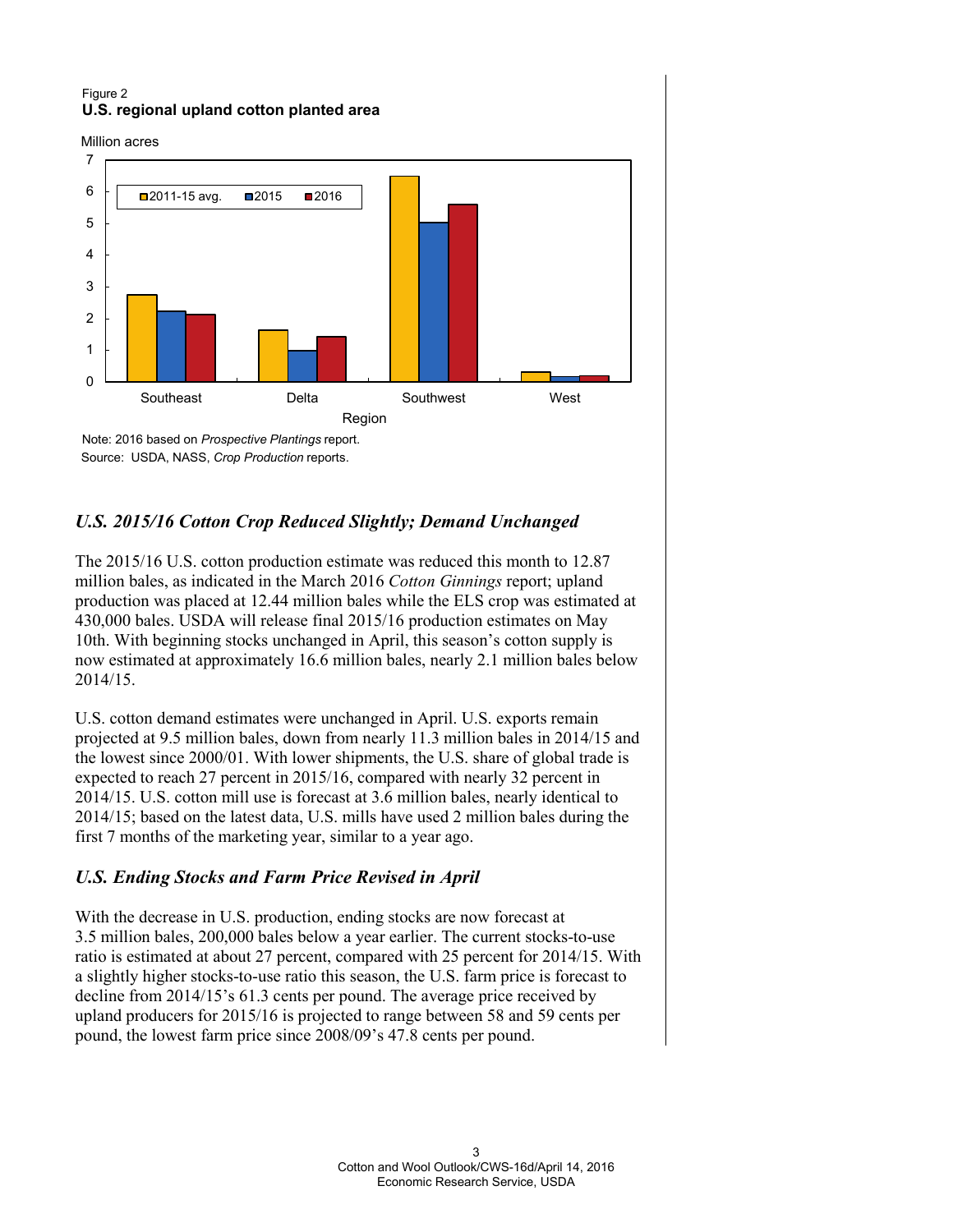# **International Outlook**

#### *Global Cotton Production Lower in 2015/16*

World 2015/16 cotton production is projected at 99.8 million bales, 16 percent below last season. India and China account for over half of the global crop, with India contributing 27 percent and China supplying 24 percent of the 2015/16 production. World cotton production has followed global cotton prices lower, with a fourth consecutive crop decline this season. Harvested area is estimated at 30.9 million hectares (76.4 million acres), the lowest since 2009/10. The global yield is projected at 702 kg/hectare (626 pounds per acre), compared with 762 kg/hectare last season and 2013/14's record of 799 kg/hectare.

USDA's April decrease of 420,000 bales in the 2015/16 world production estimate —largely in Côte d'Ivoire, Mali, and Brazil—pushed the global crop below 100 million bales for the first time since 2003/04. Of the major producing countries in 2015/16, only Australia's crop is expected to be higher than the year before.

#### *World Cotton Consumption Marginally Lower*

Global cotton consumption in 2015/16 is estimated at 109.6 million bales, less than 1 percent (600,000 bales) below the preceding season but similar to the previous 3-year average. With crop shortfalls around the globe this season, world cotton mill use will exceed production for the first time since 2009/10 (fig. 3).

China—the leading cotton spinner—is forecast to use 32.5 million bales of raw cotton in 2015/16, slightly below a year ago as yarn imports remain an important component for the textile industry. On the other hand, India's mill use is projected unchanged in 2015/16 at 24.5 million bales after rising for three consecutive seasons. However, consumption is expected higher in Bangladesh and Vietnam, where 2015/16 mill use is forecast near 5.8 million bales and 5.1 million bales, respectively. Textile and apparel expansion in these countries has continued as production costs—mainly labor—remain relatively low.

Figure 3 **World cotton mill use, production, and trade** 



Source: USDA, *World Agricultural Supply and Demand Estimates* reports.

<sup>4</sup> Cotton and Wool Outlook/CWS-16d/April 14, 2016 Economic Research Service, USDA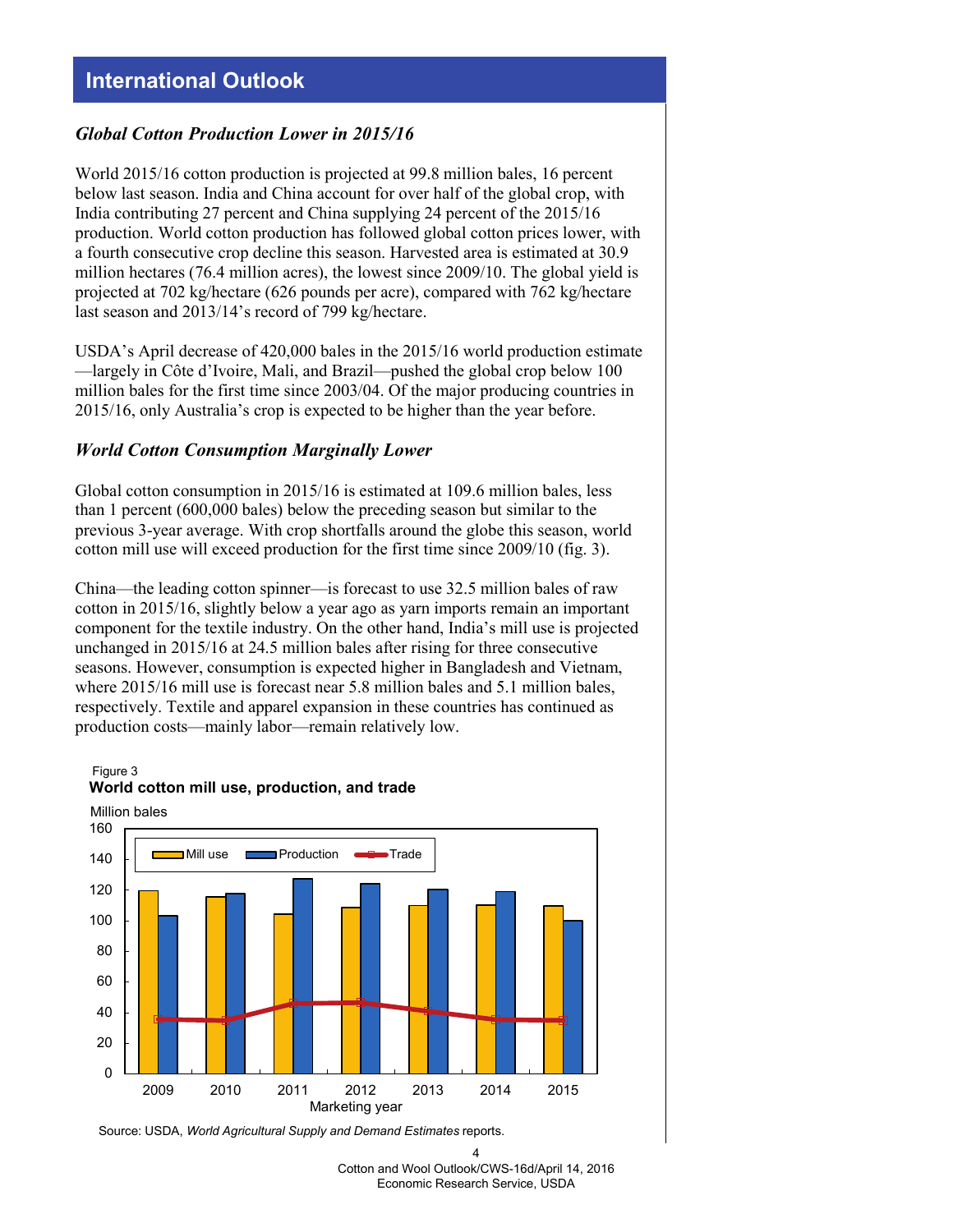## *Global Cotton Trade Lower in 2015/16; Stocks Reduced*

World cotton trade is projected at 34.8 million bales for 2015/16, about 2 percent below the previous season and 25 percent lower than 2012/13's record of 46.5 million bales. Lower imports by China have largely reduced the amount of raw cotton that has been traded over the last several seasons, although increases by a number of other countries have partially offset China's reduction. In 2015/16, China is forecast to import only 5 million bales of raw cotton, compared with 24.5 million bales 4 years ago. Bangladesh, on the other hand, is expected to become the leading cotton importer this season (with imports near 5.7 million bales) as the country's textile industry continues its expansion.

Despite lower exports by the United States, most major cotton exporting countries are projected to have increased shipments in 2015/16. The decrease for the United States is largely attributable to this season's reduced crop, which limited exportable supplies. Cotton exports for India are forecast near 5.8 million bales in 2015/16, up 37 percent from a year ago. Australia's exports are expected to expand to nearly 2.8 million bales, or 15 percent above the 2014/15 level. Meanwhile, cotton exports by Brazil are projected at 4.3 million bales in 2015/16, 10 percent higher than last season.

With world cotton consumption exceeding production for the first time in several seasons, global 2015/16 ending stocks are estimated to decline 9 percent from 2014/15's record to 102.2 million bales. USDA's April world stock reduction of 1.1 million bales was attributable to a number of estimate revisions, including lower beginning stocks, lower production, and higher consumption. The largest stock revisions in April were noted for China and India, where ending stocks were reduced 500,000 bales and 350,000 bales, respectively, due to larger demand projections. At the end of 2015/16, these two countries are forecast to control 73 percent of global cotton stocks; by comparison, Brazil and the United States—the next largest stock holders—together will account for 9 percent of the total in 2015/16. Based on the latest estimate, the global stocks-to-use ratio is forecast at 93 percent, down from 102 percent last season and compared with a recent low of 40 percent in 2009/10.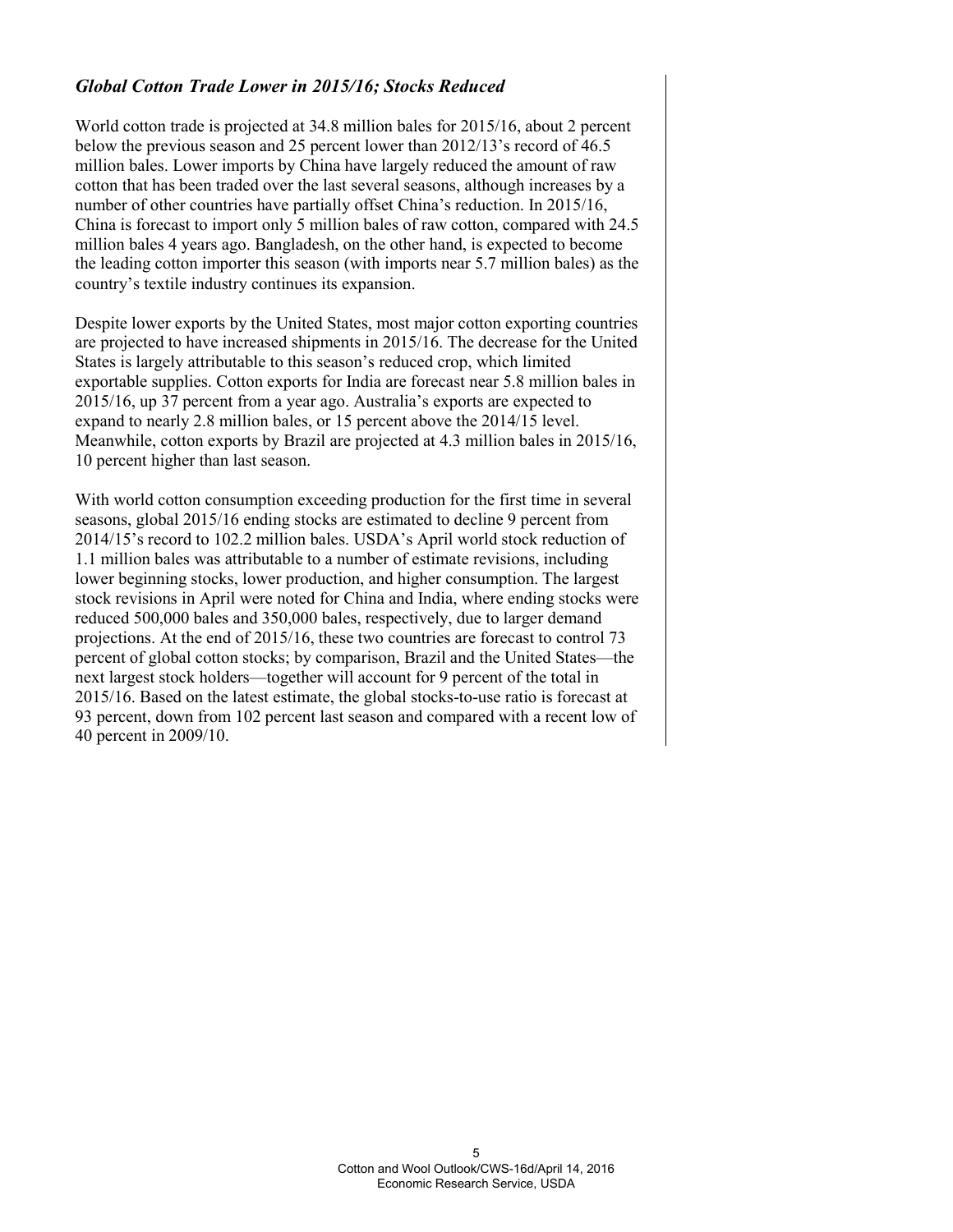# **Contacts and Links**

#### **Contact Information**

Leslie Meyer (U.S. cotton & textiles) (202) 694-5307 [lmeyer@ers.usda.gov](mailto:cvliggon@ers.usda.gov) Stephen MacDonald (foreign cotton) (202) 694-5305 stephenm@ers.usda.gov Carolyn Liggon (web publishing) (202) 694-5056 cyliggon@ers.usda.gov

#### **[Subscription Information](http://www.ers.usda.gov/subscribe-to-ers-e-newsletters.aspx)** Subscribe to ERS e-mail notification service at http://www.ers.usda.gov/subscribe-to-ers-e-newsletters.aspx to receive timely notification of newsletter availability.

## *Data*

Cotton and [Wool Monthly Tables](http://www.ers.usda.gov/publications/cws-cotton-and-wool-outlook/) http://ers.usda.gov/publications/cws-cotton-and-wool-outlook

[Cotton and Wool](http://www.ers.usda.gov/data-products/cotton-and-wool-chart-gallery.aspx) Chart Gallery http://www.ers.usda.gov/data-products/cotton-and-wool-chart-gallery.aspx

## *Related Websites*

**[WASDE](http://usda.mannlib.cornell.edu/MannUsda/viewDocumentInfo.do?documentID=1194)** http://usda.mannlib.cornell.edu/MannUsda/viewDocumentInfo.do?documentID=1194

[Cotton Topics](http://www.ers.usda.gov/topics/crops/cotton-wool.aspx)  http://www.ers.usda.gov/topics/crops/cotton-wool.aspx

#### [Cotton and Wool Outlook](http://usda.mannlib.cornell.edu/MannUsda/viewDocumentInfo.do?documentID=1281)

http://usda.mannlib.cornell.edu/MannUsda/viewDocumentInfo.do?documentID=1281

The U.S. Department of Agriculture (USDA) prohibits discrimination in all its programs and activities on the basis of race, color, national origin, age, disability, and where applicable, sex, marital status, familial status, parental status, religion, sexual orientation, genetic information, political beliefs, reprisal, or because all or a part of an individual's income is derived from any public assistance program. (Not all prohibited bases apply to all programs.) Persons with disabilities who require alternative means for communication of program information (Braille, large print, audiotape, etc.) should contact USDA's TARGET Center at (202) 720-2600 (voice and TDD). To file a complaint of discrimination, write to USDA, Director, Office of Civil Rights, 1400 Independence Avenue, SW, Washington, DC 20250-9410 or call (800) 795-3272 (voice) or (202) 720-6382 (TDD). USDA is an equal opportunity provider and employer.

### **E-mail Notification**

Readers of ERS outlook reports have two ways they can receive an e-mail notice about release of reports and associated data.

• Receive timely notification (soon after the report is posted on the web) via USDA's Economics, Statistics, and Market Information System (which is housed [at Cornell University's Mann](http://usda.mannlib.cornell.edu/MannUsda/aboutEmailService.do)  Library). Go to

[http://usda.mannlib.cornel](http://usda.mannlib.cornell.edu/MannUsda/aboutEmailService.do)l.edu/MannUs da/aboutEmailService.do and follow the instructions to receive e-mail notices about ERS, Agricultural Marketing Service, National

Agricultural Statistics Service, and World Agricultural Outlook Board products.

• Rec[eive weekly notification](http://www.ers.usda.gov/subscribe-to-ers-e-newsletters.aspx) (on [Friday afternoon\) via the](http://www.ers.usda.gov/subscribe-to-ers-e-newsletters.aspx) ERS website. Go to http://www.ers.usda.gov/subscribeto-ers-e-newsletters.aspx and follow the instructions to receive notices about ERS outlook reports, Amber Waves magazine, and other reports and data products on specific topics. ERS also offers RSS (really [simple syndication\) feeds for](http://www.ers.usda.gov/rss/) all ERS products. Go to

http://www.ers.usda.gov/rss/ to get started.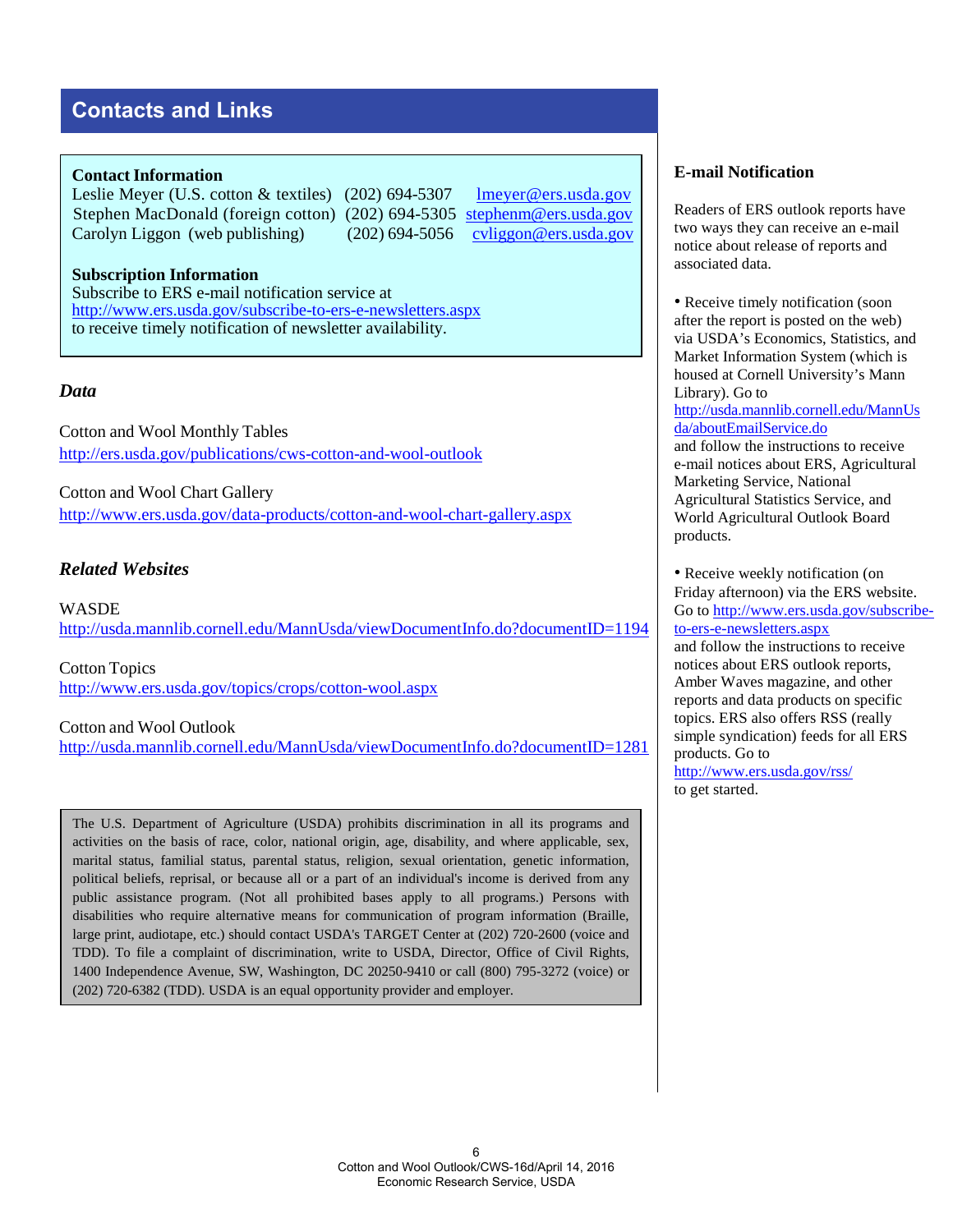|                      |                       |        | 2015/16             |        |  |
|----------------------|-----------------------|--------|---------------------|--------|--|
| Item                 | 2014/15               | Feb.   | Mar.                | Apr.   |  |
|                      | Million acres         |        |                     |        |  |
| Upland:              |                       |        |                     |        |  |
| Planted              | 10.845                | 8.422  | 8.422               | 8.422  |  |
| Harvested            | 9.157                 | 7.922  | 7.903               | 7.903  |  |
|                      |                       |        |                     |        |  |
|                      | Pounds                |        |                     |        |  |
| Yield/harvested acre | 826                   | 758    | 760                 | 756    |  |
|                      | Million 480-lb, bales |        |                     |        |  |
| Beginning stocks     | 2.225                 | 3.441  | 3.441               | 3.441  |  |
| Production           | 15.753                | 12.508 | 12.508              | 12.440 |  |
| Total supply 1/      | 17.987                | 15.954 | 15.956              | 15.918 |  |
| Mill use             | 3.550                 | 3.575  | 3.575               | 3.575  |  |
| Exports              | 10.836                | 9.050  | 9.050               | 9.025  |  |
| Total use            | 14.386                | 12.625 | 12.625              | 12.600 |  |
| Ending stocks 2/     | 3.441                 | 3.376  | 3.378               | 3.308  |  |
|                      | Percent               |        |                     |        |  |
| Stocks-to-use ratio  | 23.9                  | 26.7   | 26.8                | 26.3   |  |
|                      |                       |        | 1,000 acres         |        |  |
|                      |                       |        |                     |        |  |
| Extra-long staple:   |                       |        |                     |        |  |
| Planted              | 192.4                 | 158.5  | 158.5               | 158.5  |  |
| Harvested            | 189.8                 | 154.9  | 154.9               | 154.9  |  |
|                      |                       |        | Pounds              |        |  |
| Yield/harvested acre | 1,432                 | 1,348  | 1,348               | 1,332  |  |
|                      |                       |        | 1,000 480-lb. bales |        |  |
| Beginning stocks     | 125                   | 259    | 259                 | 259    |  |
| Production           | 566                   | 435    | 435                 | 430    |  |
| Total supply 1/      | 694                   | 699    | 697                 | 692    |  |
| Mill use             | 25                    | 25     | 25                  | 25     |  |
| <b>Exports</b>       | 410                   | 450    | 450                 | 475    |  |
| Total use            | 435                   | 475    | 475                 | 500    |  |
| Ending stocks 2/     | 259                   | 224    | 222                 | 192    |  |
|                      |                       |        | Percent             |        |  |
| Stocks-to-use ratio  | 59.5                  | 47.2   | 46.7                | 38.4   |  |

Table 1--U.S. cotton supply and use estimates

1/ Includes imports. 2/ Includes unaccounted.

Source: USDA, World Agricultural Outlook Board.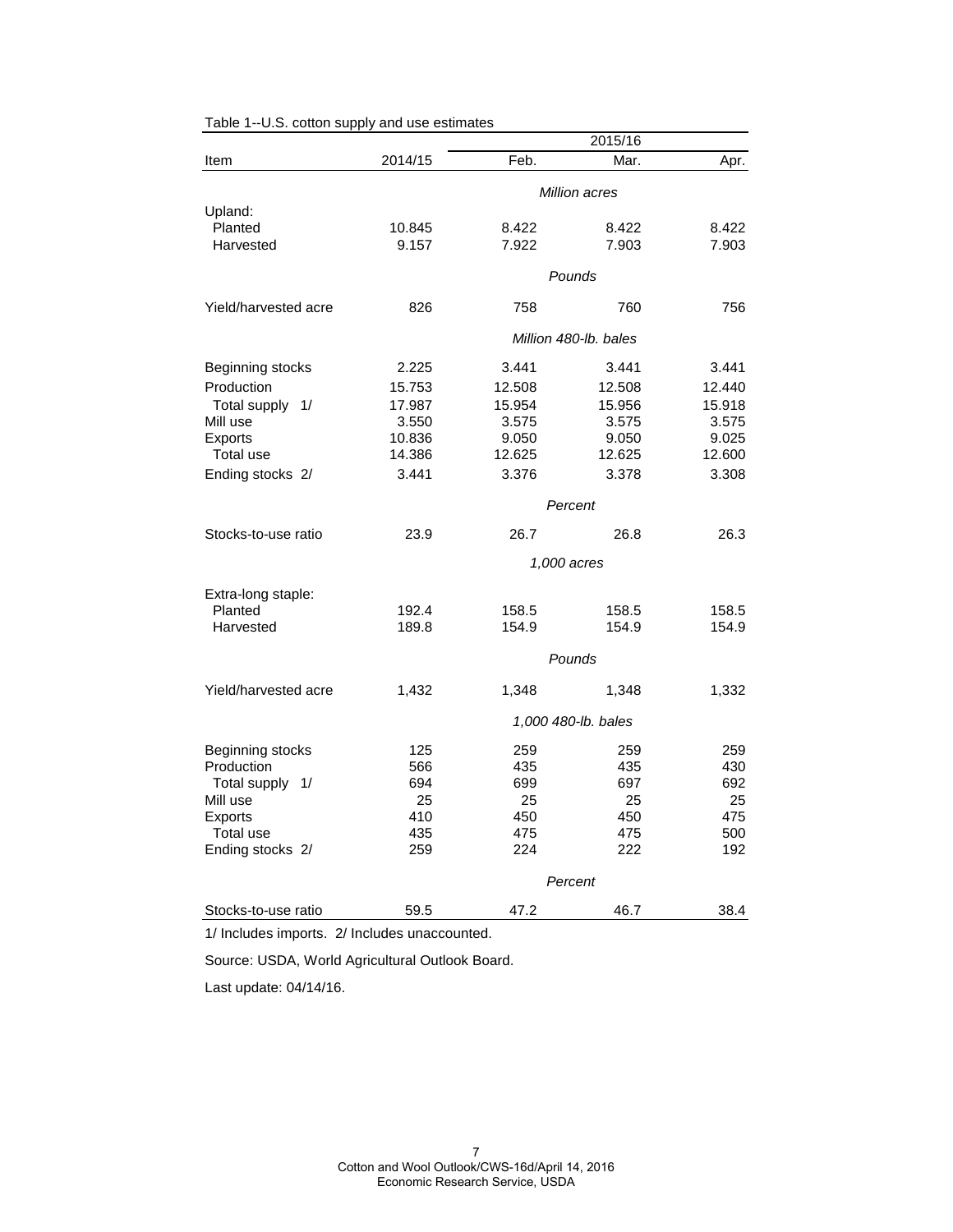|                      |         |                       | 2015/16 |        |  |
|----------------------|---------|-----------------------|---------|--------|--|
| Item                 | 2014/15 | Feb.                  | Mar.    | Apr.   |  |
|                      |         | Million 480-lb, bales |         |        |  |
| Supply:              |         |                       |         |        |  |
| Beginning stocks--   |         |                       |         |        |  |
| World                | 102.86  | 112.17                | 112.17  | 111.88 |  |
| Foreign              | 100.51  | 108.47                | 108.47  | 108.18 |  |
| Production--         |         |                       |         |        |  |
| World                | 119.07  | 101.38                | 100.22  | 99.80  |  |
| Foreign              | 102.75  | 88.44                 | 87.28   | 86.93  |  |
| Imports--            |         |                       |         |        |  |
| World                | 35.63   | 35.08                 | 34.92   | 34.89  |  |
| Foreign              | 35.62   | 35.07                 | 34.91   | 34.85  |  |
| Use:                 |         |                       |         |        |  |
| Mill use--           |         |                       |         |        |  |
| World                | 110.20  | 109.60                | 109.21  | 109.59 |  |
| Foreign              | 106.63  | 106.00                | 105.61  | 105.99 |  |
| Exports--            |         |                       |         |        |  |
| World                | 35.38   | 35.11                 | 34.90   | 34.84  |  |
| Foreign              | 24.13   | 25.61                 | 25.40   | 25.34  |  |
| Ending stocks--      |         |                       |         |        |  |
| World                | 111.88  | 104.08                | 103.34  | 102.22 |  |
| Foreign              | 108.18  | 100.48                | 99.74   | 98.72  |  |
|                      |         | Percent               |         |        |  |
| Stocks-to-use ratio: |         |                       |         |        |  |
| World                | 101.5   | 95.0                  | 94.6    | 93.3   |  |
| Foreign              | 101.5   | 94.8                  | 94.4    | 93.1   |  |

Table 2--World cotton supply and use estimates

Source: USDA, World Agricultural Outlook Board.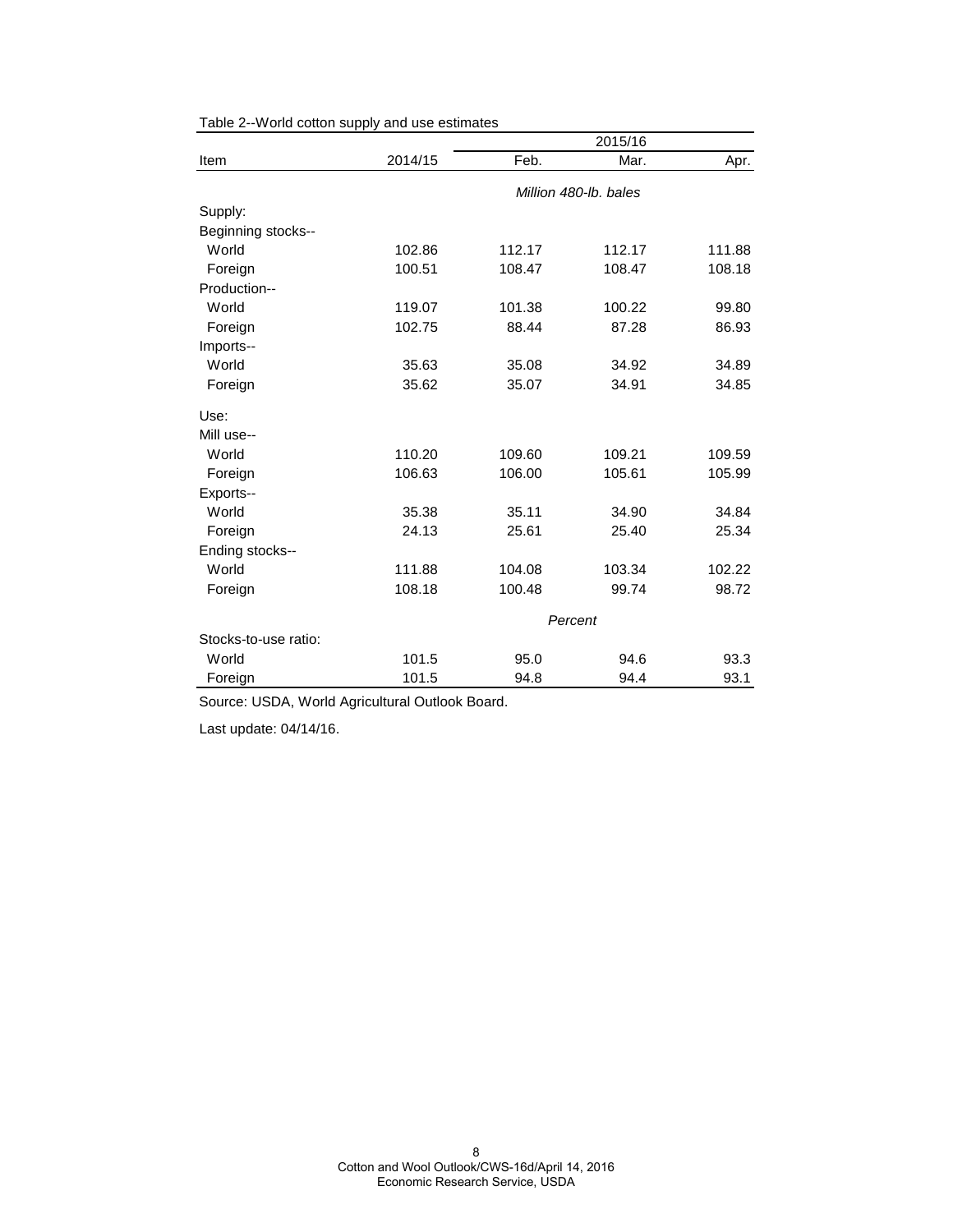|                         | Dec.           | Jan.                | Feb.      | Feb.      |  |
|-------------------------|----------------|---------------------|-----------|-----------|--|
| Item                    | 2015           | 2016                | 2016      | 2015      |  |
|                         |                | 1,000 480-lb. bales |           |           |  |
| Cotton:                 |                |                     |           |           |  |
| Stocks, beginning       | 8,805          | 11,132              | 11,313    | 12,840    |  |
| Ginnings                | 3,214          | 1,193               | 274       | 332       |  |
| Imports since August 1  | 2.1            | 8.2                 | 22.9      | 4.8       |  |
|                         |                | Million pounds      |           |           |  |
| Manmade:                |                |                     |           |           |  |
| Production              | 461.4          | 538.3               | 506.9     | 506.2     |  |
| Noncellulosic           | 461.4          | 538.3               | 506.9     | 506.2     |  |
| Cellulosic              | <b>NA</b>      | <b>NA</b>           | <b>NA</b> | <b>NA</b> |  |
| Total since January 1   | 6,268.2        | 538.3               | 1,045.2   | 1,035.6   |  |
|                         |                |                     |           |           |  |
|                         | Nov.           | Dec.                | Jan.      | Jan.      |  |
|                         | 2015           | 2015                | 2016      | 2015      |  |
|                         | Million pounds |                     |           |           |  |
| Raw fiber imports:      | 186.2          | 184.7               | 192.8     | 184.8     |  |
| Noncellulosic           | 170.7          | 169.5               | 176.7     | 170.5     |  |
| Cellulosic              | 15.5           | 15.2                | 16.1      | 14.3      |  |
| Total since January 1   | 2,135.0        | 2,319.7             | 192.8     | 184.8     |  |
|                         |                | 1,000 pounds        |           |           |  |
| Wool and mohair:        |                |                     |           |           |  |
| Raw wool imports, clean | 527.1          | 662.1               | 564.6     | 504.8     |  |
| 48s-and-finer           | 339.7          | 353.8               | 315.5     | 301.4     |  |
| Not-finer-than-46s      | 187.5          | 308.3               | 249.1     | 203.4     |  |
| Total since January 1   | 6,570.5        | 7,232.6             | 564.6     | 504.8     |  |
| Wool top imports        | 352.0          | 181.4               | 257.9     | 303.9     |  |
| Total since January 1   | 3,421.2        | 3,602.6             | 257.9     | 303.9     |  |
| Mohair imports, clean   | 0.0            | 0.0                 | 0.0       | 0.0       |  |
| Total since January 1   | 0.0            | 0.0                 | 0.0       | 0.0       |  |

Table 3--U.S. fiber supply

NA = Not available.

Sources: USDA, National Agricultural Statistics Service; U.S. Dept. of Commerce, U.S. Census Bureau; and *Fiber Organon* .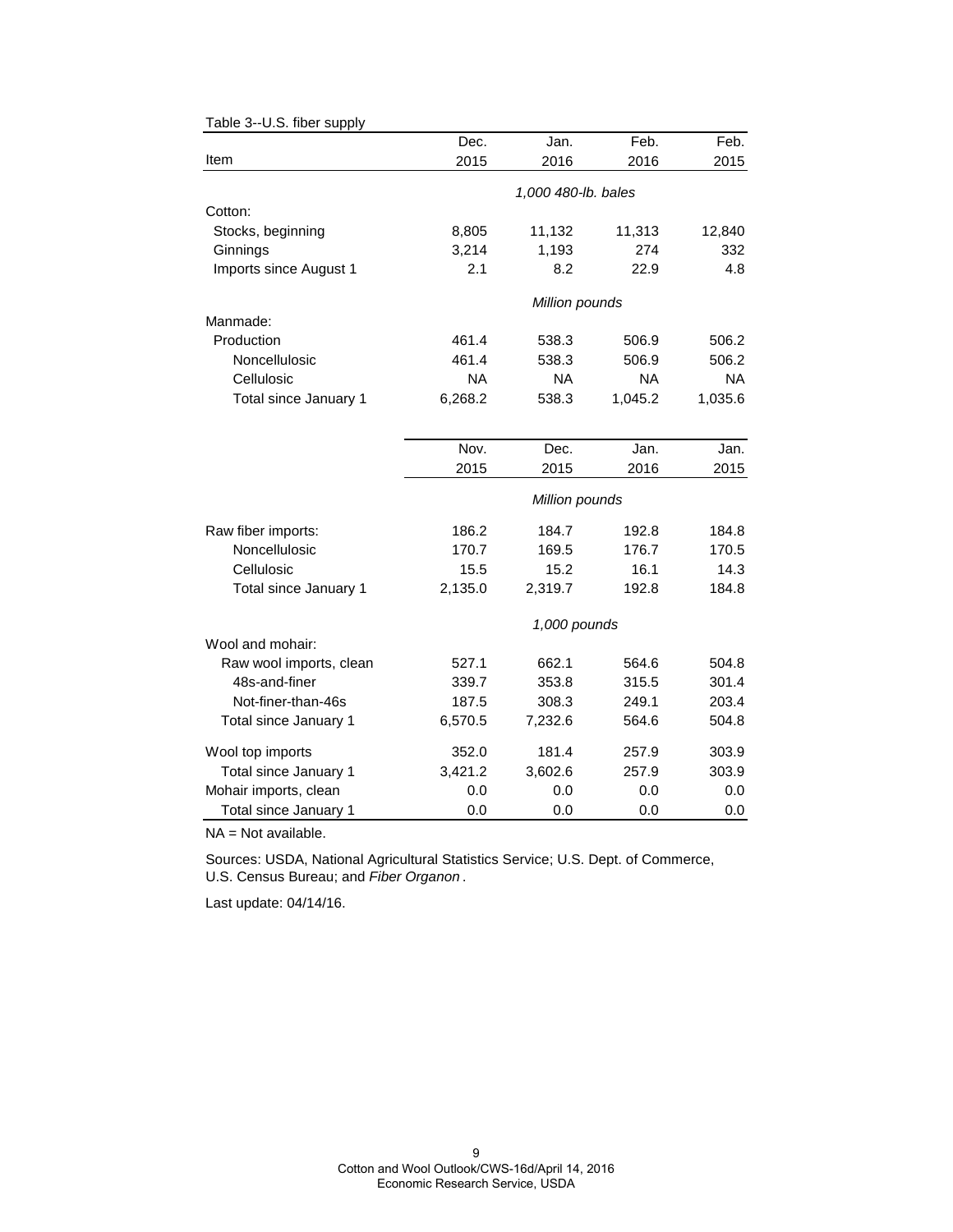| 0.0. 11001 001110110        |         |                     |       |       |
|-----------------------------|---------|---------------------|-------|-------|
|                             | Dec.    | Jan.                | Feb.  | Feb.  |
| Item                        | 2015    | 2016                | 2016  | 2015  |
|                             |         | 1,000 480-lb. bales |       |       |
| Cotton:                     |         |                     |       |       |
| All consumed by mills 1/    | 236     | 276                 | 289   | 268   |
| <b>Total since August 1</b> | 1,440   | 1,716               | 2,005 | 2,016 |
| Daily rate                  | 10.2    | 13.1                | 13.8  | 13.4  |
|                             |         |                     |       |       |
| Upland consumed by mills 1/ | 234     | 274                 | 286   | 266   |
| Total since August 1        | 1,430   | 1,704               | 1,990 | 2,000 |
| Daily rate                  | 10.2    | 13.0                | 13.6  | 13.3  |
| <b>Upland exports</b>       | 605     | 704                 | 803   | 1,171 |
| Total since August 1        | 2,345   | 3,049               | 3,852 | 4,817 |
| Sales for next season       | 79      | 120                 | 78    | 158   |
| Total since August 1        | 763     | 884                 | 962   | 788   |
| Extra-long staple exports   | 46.7    | 38.7                | 77.8  | 29.5  |
| Total since August 1        | 169.1   | 207.8               | 285.6 | 137.3 |
| Sales for next season       | 0.0     | 0.0                 | 0.0   | 0.0   |
| <b>Total since August 1</b> | 0.0     | 0.0                 | 0.0   | 0.0   |
|                             | Nov.    | Dec.                | Jan.  | Jan.  |
|                             | 2015    | 2015                | 2016  | 2015  |
|                             |         | Million pounds      |       |       |
| Manmade:                    |         |                     |       |       |
| Raw fiber exports           | 42.9    | 43.8                | 44.5  | 48.4  |
| Noncellulosic               | 42.5    | 43.5                | 44.1  | 48.0  |
| Cellulosic                  | 0.4     | 0.3                 | 0.4   | 0.4   |
| Total since January 1       | 532.6   | 576.4               | 44.5  | 48.4  |
|                             |         | 1,000 pounds        |       |       |
| Wool and mohair:            |         |                     |       |       |
| Raw wool exports, clean     | 435.7   | 460.6               | 303.5 | 119.3 |
| Total since January 1       | 7,386.7 | 7,847.3             | 303.5 | 119.3 |
| Wool top exports            | 123.3   | 67.9                | 114.7 | 2.0   |
| Total since January 1       | 488.4   | 556.3               | 114.7 | 2.0   |
| Mohair exports, clean       | 59.8    | 111.1               | 28.8  | 366.4 |
| Total since January 1       | 1,081.3 | 1,192.4             | 28.8  | 366.4 |

Table 4--U.S. fiber demand

1/ Estimated by USDA.

Sources: USDA, Farm Service Agency; USDA, Foreign Agricultural Service, U.S. Export Sales; U.S. Dept. of Commerce, U.S. Census Bureau; and *Fiber Organon.*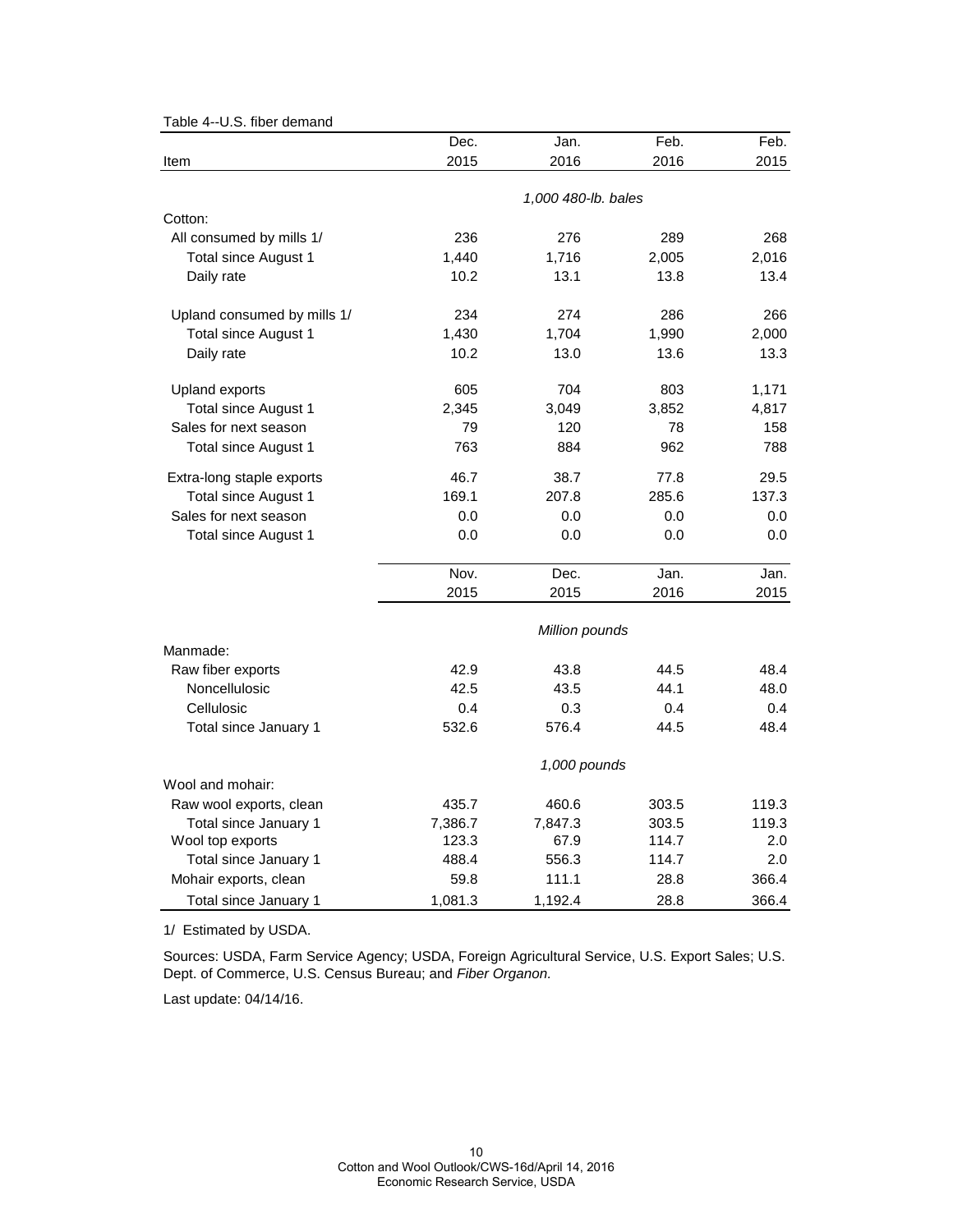|                            | Jan.      | Feb.              | Mar.      | Mar.      |
|----------------------------|-----------|-------------------|-----------|-----------|
| Item                       | 2016      | 2016              | 2016      | 2015      |
|                            |           |                   |           |           |
|                            |           | Cents per pound   |           |           |
| Domestic cotton prices:    |           |                   |           |           |
| Adjusted world price       | 47.10     | 45.32             | 44.23     | 47.76     |
| Upland spot 41-34          | 60.69     | 58.06             | 55.96     | 60.65     |
| Pima spot 02-46            | 135.29    | 129.50            | 128.95    | 159.73    |
| Average price received by  |           |                   |           |           |
| upland producers           | 58.00     | 57.20             | <b>NA</b> | 61.30     |
| Far Eastern cotton quotes: |           |                   |           |           |
| A Index                    | 68.61     | 66.59             | 65.45     | 69.13     |
| Memphis/Eastern            | 74.13     | 71.19             | 69.25     | 72.88     |
| Memphis/Orleans/Texas      | 71.63     | 68.88             | 66.80     | 72.13     |
| California/Arizona         | 75.13     | 72.13             | 70.05     | 75.81     |
|                            |           | Dollars per pound |           |           |
| Wool prices (clean):       |           |                   |           |           |
| <b>U.S. 58s</b>            | NQ.       | NQ.               | 3.04      | 2.90      |
| Australian 58s 1/          | 3.51      | 3.61              | 3.78      | 3.65      |
| <b>U.S. 60s</b>            | <b>NQ</b> | <b>NQ</b>         | 3.35      | <b>NQ</b> |
| Australian 60s 1/          | 4.01      | NQ.               | NQ.       | 3.92      |
| <b>U.S. 64s</b>            | NQ.       | NQ.               | 3.79      | NQ.       |
| Australian 64s 1/          | 4.53      | 4.65              | 4.72      | 4.21      |

Table 5--U.S. and world fiber prices

 $NA = Not available.$   $NQ = No$  quote.

1/ In bond, Charleston, SC.

Sources: USDA, *Cotton Price Statistics* ; Cotlook Ltd., *Cotton Outlook;* and trade reports.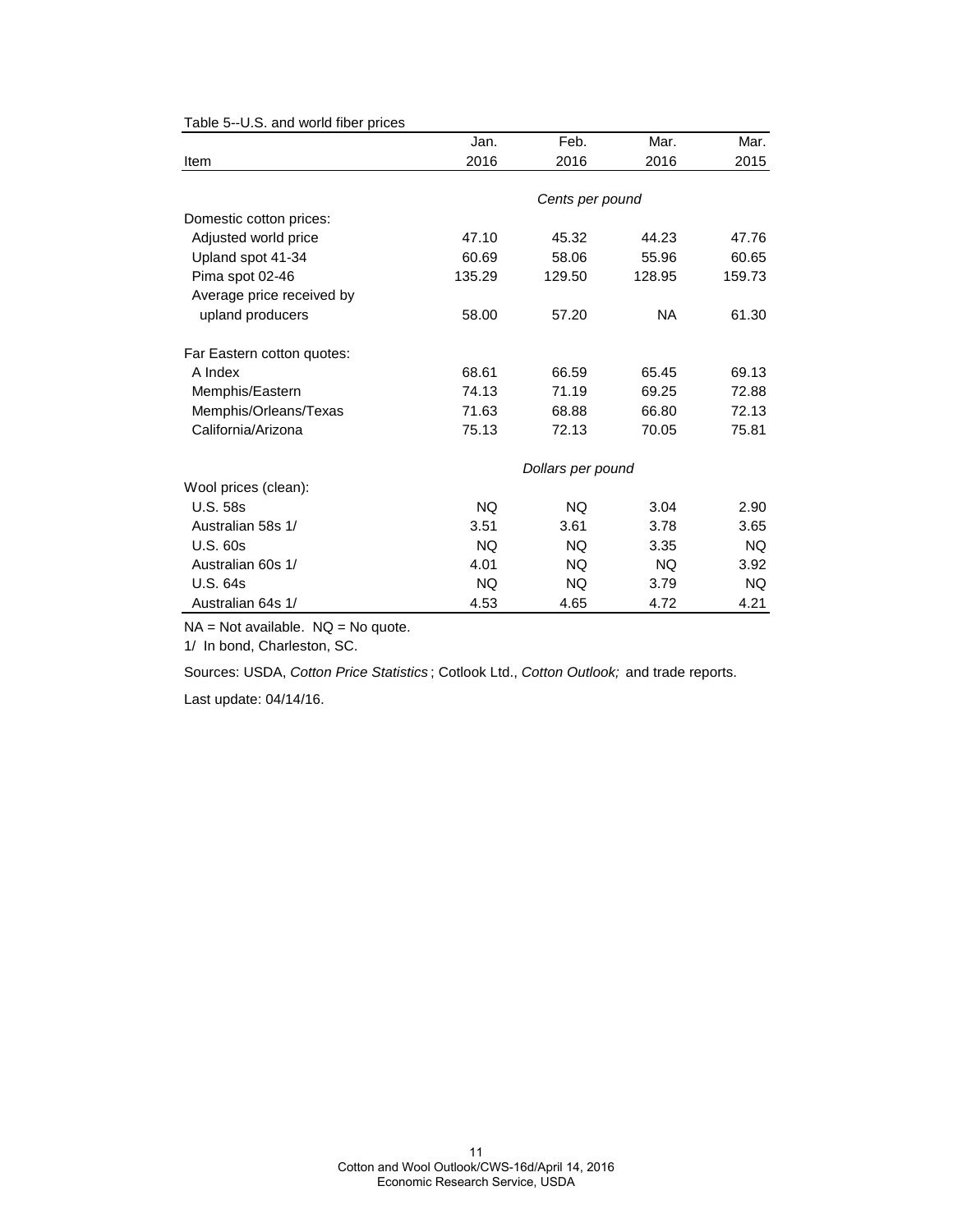| i avit v<br>$-0.0.$ textile imports, by | 110GI<br>Dec. | Jan.      | Feb.            | Feb.      |
|-----------------------------------------|---------------|-----------|-----------------|-----------|
| Item                                    | 2015          | 2016      | 2016            | 2015      |
|                                         |               |           | 1,000 pounds 1/ |           |
| Yarn, thread, and fabric:               | 254,981       | 270,140   | 271,075         | 238,202   |
| Cotton                                  | 52,781        | 55,585    | 55,986          | 45,731    |
| Linen                                   | 24,382        | 24,134    | 22,293          | 19,842    |
| Wool                                    | 3,909         | 3,730     | 3,919           | 3,701     |
| Silk                                    | 548           | 756       | 841             | 476       |
| Manmade                                 | 173,361       | 185,934   | 188,036         | 168,453   |
| Apparel:                                | 866,698       | 925,463   | 991,057         | 852,275   |
| Cotton                                  | 467,062       | 482,381   | 527,549         | 460,310   |
| Linen                                   | 6,826         | 9,645     | 11,544          | 9,002     |
| Wool                                    | 19,765        | 21,460    | 22,473          | 19,221    |
| Silk                                    | 7,041         | 9,445     | 10,516          | 9,761     |
| Manmade                                 | 366,004       | 402,532   | 418,976         | 353,981   |
| Home furnishings:                       | 230,283       | 237,725   | 241,236         | 201,404   |
| Cotton                                  | 124,080       | 130,465   | 136,277         | 115,197   |
| Linen                                   | 995           | 1,134     | 1,106           | 1,013     |
| Wool                                    | 264           | 483       | 437             | 306       |
| Silk                                    | 156           | 162       | 157             | 124       |
| Manmade                                 | 104,789       | 105,481   | 103,258         | 84,764    |
| Floor coverings:                        | 68,913        | 78,395    | 81,151          | 61,621    |
| Cotton                                  | 9,333         | 9,328     | 9,762           | 7,887     |
| Linen                                   | 19,330        | 24,429    | 26,216          | 15,538    |
| Wool                                    | 10,477        | 9,859     | 10,245          | 8,381     |
| Silk                                    | 1,942         | 2,541     | 2,611           | 1,739     |
| Manmade                                 | 27,832        | 32,239    | 32,317          | 28,076    |
| Total imports: 2/                       | 1,421,142     | 1,512,012 | 1,584,853       | 1,353,786 |
| Cotton                                  | 653,423       | 677,922   | 729,794         | 629,315   |
| Linen                                   | 51,533        | 59,342    | 61,158          | 45,395    |
| Wool                                    | 34,423        | 35,534    | 37,081          | 31,613    |
| Silk                                    | 9,686         | 12,904    | 14,126          | 12,100    |
| Manmade                                 | 672,077       | 726,310   | 742,693         | 635,363   |

#### Table 6--U.S. textile imports, by fiber

1/ Raw-fiber equivalent. 2/ Includes headgear.

Sources: USDA, Economic Research Service; and U.S. Dept. of Commerce, U.S. Census Bureau.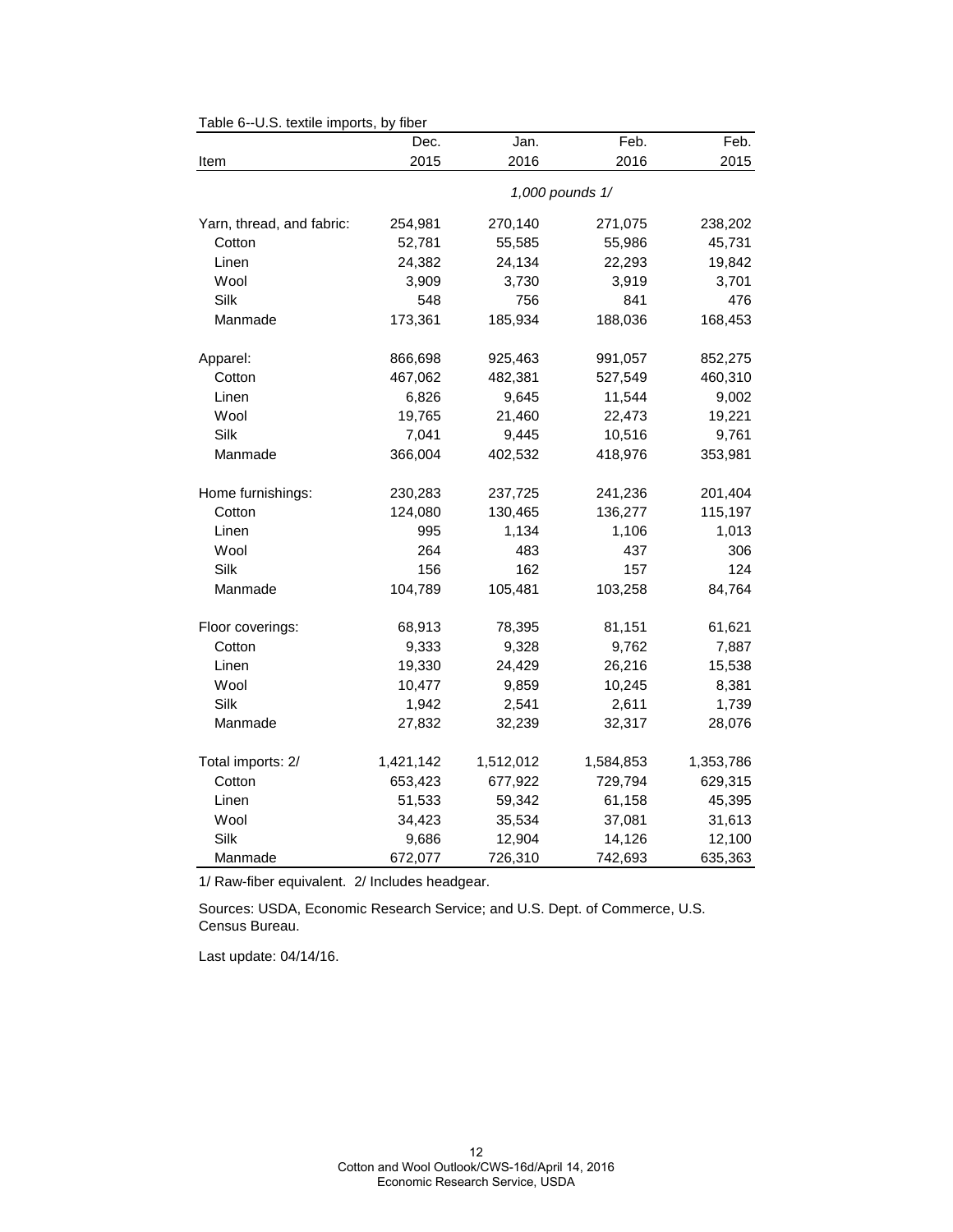|  | Table 7--U.S. textile exports, by fiber |  |
|--|-----------------------------------------|--|
|--|-----------------------------------------|--|

|                           | Dec.            | Jan.    | Feb.    | Feb.    |
|---------------------------|-----------------|---------|---------|---------|
| Item                      | 2015            | 2016    | 2016    | 2015    |
|                           | 1,000 pounds 1/ |         |         |         |
| Yarn, thread, and fabric: | 206,123         | 231,363 | 239,520 | 241,404 |
| Cotton                    | 104,008         | 125,792 | 128,906 | 131,710 |
| Linen                     | 5,445           | 5,631   | 6,392   | 6,377   |
| Wool                      | 3,734           | 2,910   | 2,772   | 2,480   |
| Silk                      | 972             | 936     | 1,099   | 933     |
| Manmade                   | 91,964          | 96,094  | 100,350 | 99,903  |
| Apparel:                  | 19,736          | 20,091  | 21,564  | 23,837  |
| Cotton                    | 8,664           | 8,870   | 9,544   | 10,878  |
| Linen                     | 347             | 397     | 350     | 505     |
| Wool                      | 1,221           | 1,198   | 1,467   | 1,198   |
| Silk                      | 755             | 1,000   | 1,022   | 857     |
| Manmade                   | 8,748           | 8,627   | 9,182   | 10,399  |
| Home furnishings:         | 3,092           | 2,455   | 2,892   | 4,434   |
| Cotton                    | 1,363           | 1,182   | 1,403   | 2,132   |
| Linen                     | 146             | 124     | 145     | 325     |
| Wool                      | 107             | 49      | 51      | 99      |
| Silk                      | 90              | 66      | 98      | 134     |
| Manmade                   | 1,387           | 1,034   | 1,194   | 1,744   |
| Floor coverings:          | 22,871          | 23,192  | 23,459  | 26,494  |
| Cotton                    | 1,879           | 1,956   | 1,934   | 1,972   |
| Linen                     | 1,061           | 1,018   | 992     | 966     |
| Wool                      | 1,091           | 1,260   | 1,091   | 1,495   |
| Silk                      | 23              | 15      | 49      | 26      |
| Manmade                   | 18,817          | 18,944  | 19,392  | 22,035  |
| Total exports: 2/         | 251,872         | 277,151 | 287,499 | 296,232 |
| Cotton                    | 115,948         | 137,833 | 141,831 | 146,735 |
| Linen                     | 6,998           | 7,170   | 7,879   | 8,173   |
| Wool                      | 6,154           | 5,418   | 5,383   | 5,272   |
| Silk                      | 1,840           | 2,017   | 2,270   | 1,951   |
| Manmade                   | 120,931         | 124,713 | 130,137 | 134,101 |

1/ Raw-fiber equivalent. 2/ Includes headgear.

Sources: USDA, Economic Research Service; U.S. Dept. of Commerce, U.S. Census Bureau.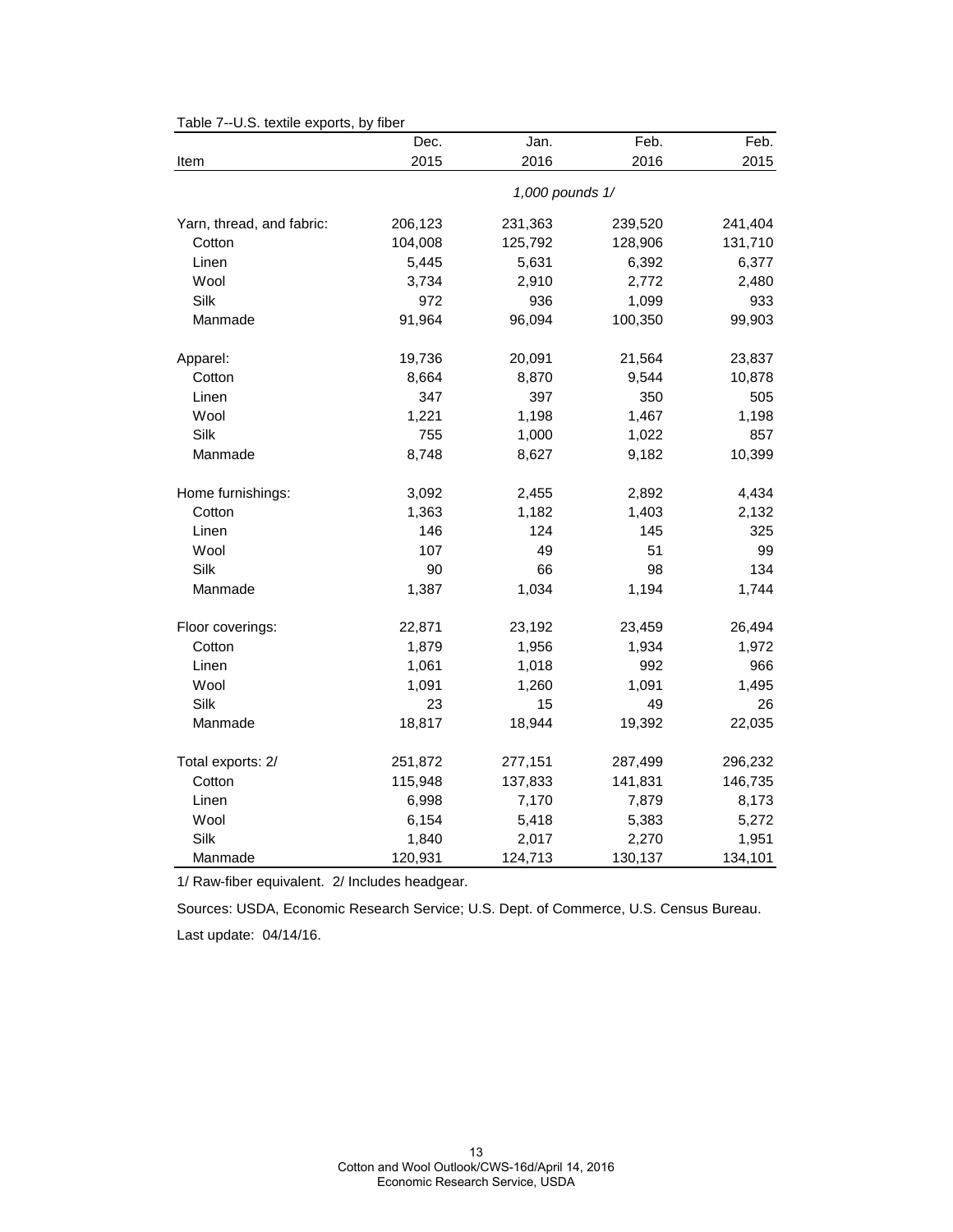|                    | Dec.            | Jan.    | Feb.    | Feb.    |
|--------------------|-----------------|---------|---------|---------|
| Region/country     | 2015            | 2016    | 2016    | 2015    |
|                    | 1,000 pounds 1/ |         |         |         |
| North America      | 129,966         | 108,107 | 145,060 | 137,760 |
| Canada             | 2,534           | 2,873   | 3,072   | 3,100   |
| Dominican Republic | 7,926           | 6,257   | 10,573  | 8,252   |
| El Salvador        | 19,897          | 14,151  | 17,670  | 18,627  |
| Guatemala          | 6,844           | 7,842   | 7,634   | 8,273   |
| Haiti              | 14,295          | 9,051   | 15,549  | 13,931  |
| Honduras           | 28,474          | 19,331  | 31,002  | 29,080  |
| Mexico             | 35,360          | 34,670  | 39,559  | 38,342  |
| Nicaragua          | 14,615          | 13,918  | 19,973  | 18,135  |
| South America      | 4,505           | 3,923   | 4,073   | 3,274   |
| Colombia           | 2,015           | 1,589   | 1,618   | 1,039   |
| Peru               | 2,226           | 2,005   | 2,288   | 2,079   |
| Europe             | 12,916          | 12,078  | 13,541  | 10,290  |
| Germany            | 1,032           | 666     | 880     | 942     |
| Italy              | 1,599           | 1,564   | 1,684   | 1,457   |
| Portugal           | 1,502           | 1,302   | 1,376   | 1,190   |
| Turkey             | 6,005           | 5,802   | 6,846   | 4,636   |
| Asia               | 490,596         | 539,745 | 555,187 | 465,827 |
| <b>Bahrain</b>     | 1,704           | 1,761   | 2,497   | 1,695   |
| Bangladesh         | 45,536          | 57,770  | 55,205  | 50,309  |
| Cambodia           | 13,825          | 13,745  | 16,690  | 14,569  |
| China              | 202,283         | 224,428 | 232,964 | 183,541 |
| Hong Kong          | 1,205           | 1,415   | 1,439   | 878     |
| India              | 63,024          | 70,220  | 75,548  | 64,412  |
| Indonesia          | 22,910          | 23,740  | 25,442  | 21,941  |
| Israel             | 531             | 696     | 493     | 563     |
| Japan              | 1,469           | 1,186   | 1,156   | 828     |
| Jordan             | 3,465           | 3,941   | 3,399   | 4,033   |
| Malaysia           | 2,300           | 2,367   | 3,059   | 2,581   |
| Pakistan           | 59,161          | 56,968  | 55,664  | 53,861  |
| Philippines        | 3,227           | 3,131   | 2,927   | 3,063   |
| South Korea        | 5,298           | 5,698   | 4,658   | 3,433   |
| Sri Lanka          | 8,148           | 8,039   | 8,268   | 7,466   |
| Taiwan             | 1,944           | 2,029   | 1,832   | 1,709   |
| Thailand           | 4,962           | 4,421   | 5,568   | 4,162   |
| Vietnam            | 48,698          | 57,388  | 57,217  | 45,664  |
| Oceania            | 56              | 29      | 18      | 25      |
| Africa             | 15,383          | 14,039  | 11,916  | 12,140  |
| Egypt              | 7,159           | 7,264   | 5,877   | 7,318   |
| Kenya              | 2,497           | 2,520   | 2,182   | 1,986   |
| Lesotho            | 3,127           | 2,181   | 1,396   | 1,074   |
| <b>Mauritius</b>   | 1,169           | 775     | 1,037   | 778     |
| World 2/           | 653,423         | 677,922 | 729,794 | 629,315 |

Table 8--U.S. cotton textile imports, by origin

1/ Raw-fiber equivalent. 2/ Totals may not add due to rounding.

Sources: USDA, Economic Research Service; and U.S. Dept. of Commerce, U.S. Census Bureau.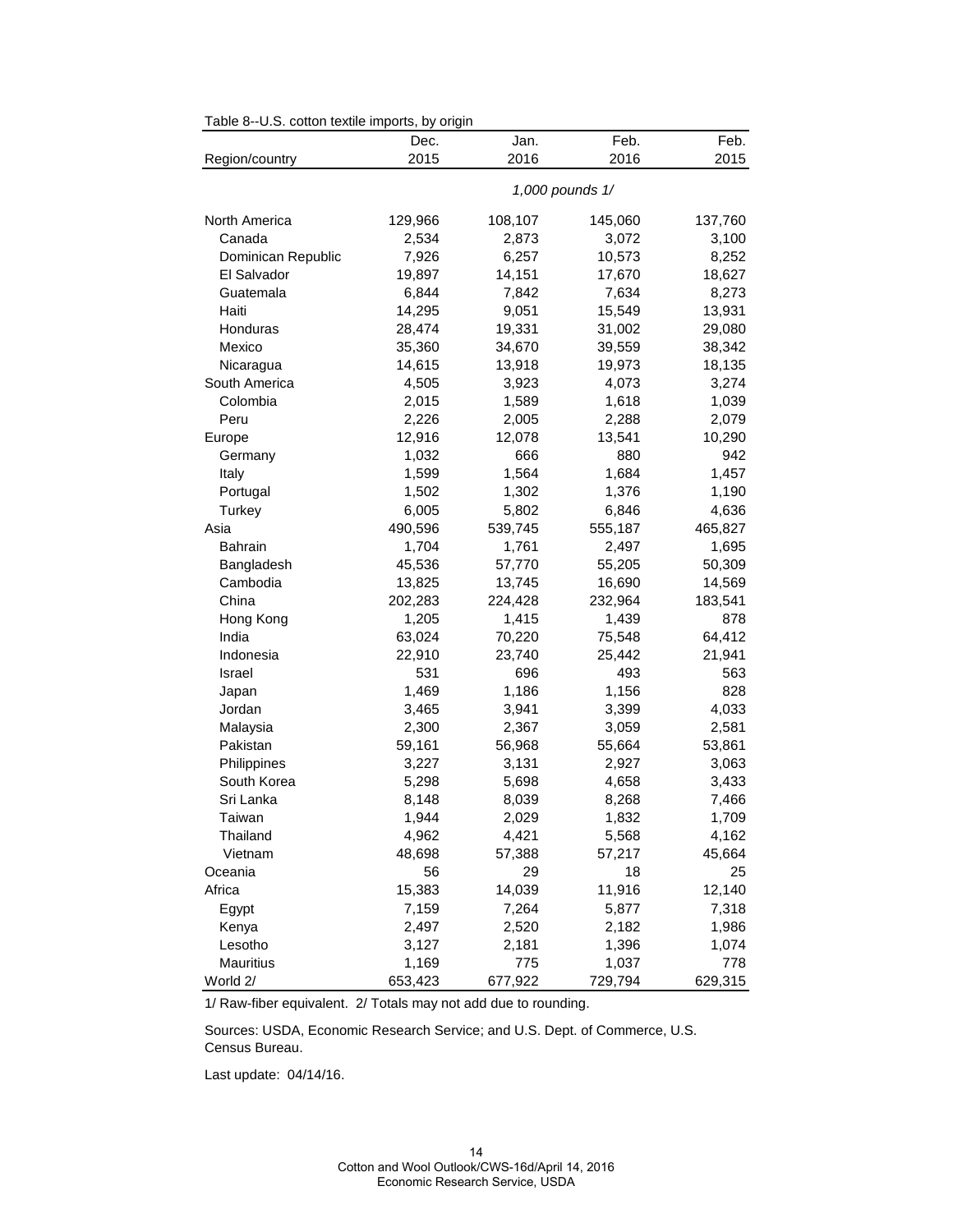| Table 9--U.S. cotton textile exports, by destination |  |
|------------------------------------------------------|--|
|------------------------------------------------------|--|

|                             | Dec.            | Jan.    | Feb.    | Feb.    |
|-----------------------------|-----------------|---------|---------|---------|
| Region/country              | 2015            | 2016    | 2016    | 2015    |
|                             | 1,000 pounds 1/ |         |         |         |
| North America               | 94,694          | 116,628 | 118,552 | 126,983 |
| Bahamas                     | 183             | 76      | 166     | 255     |
| Canada                      | 6,357           | 6,645   | 7,333   | 9,427   |
| Costa Rica                  | 404             | 286     | 333     | 345     |
| Dominican Republic          | 12,302          | 18,740  | 17,729  | 17,873  |
| El Salvador                 | 4,225           | 7,159   | 4,732   | 7,862   |
| Guatemala                   | 1,595           | 2,152   | 2,490   | 2,538   |
| Haiti                       | 665             | 754     | 628     | 570     |
| Honduras                    | 46,387          | 56,897  | 59,225  | 59,277  |
| Mexico                      | 19,393          | 20,953  | 22,727  | 25,633  |
| Nicaragua                   | 2,550           | 2,521   | 2,642   | 2,656   |
| Panama                      | 147             | 129     | 196     | 220     |
| South America               | 3,728           | 4,180   | 4,838   | 5,734   |
| <b>Brazil</b>               | 432             | 169     | 296     | 410     |
| Chile                       | 103             | 190     | 200     | 196     |
| Colombia                    | 2,187           | 2,881   | 3,197   | 2,495   |
| Peru                        | 732             | 688     | 839     | 1,946   |
| Europe                      | 3,302           | 3,264   | 4,016   | 2,942   |
| Belgium                     | 325             | 209     | 163     | 226     |
| France                      | 79              | 76      | 116     | 174     |
| Germany                     | 301             | 369     | 342     | 358     |
| Italy                       | 189             | 152     | 160     | 210     |
| Monaco                      | 1,011           | 1,009   | 1,261   | 175     |
| Netherlands                 | 172             | 233     | 332     | 231     |
| United Kingdom              | 644             | 737     | 820     | 1,034   |
| Asia                        | 11,442          | 11,012  | 11,552  | 10,284  |
| China                       | 8,008           | 7,003   | 7,578   | 6,089   |
| Hong Kong                   | 620             | 618     | 389     | 417     |
| India                       | 208             | 191     | 334     | 207     |
| Israel                      | 118             | 151     | 213     | 129     |
| Japan                       | 776             | 701     | 954     | 1,157   |
| Saudi Arabia                | 98              | 90      | 46      | 119     |
| Singapore                   | 89              | 160     | 159     | 237     |
| South Korea                 | 405             | 596     | 526     | 579     |
| Taiwan                      | 101             | 62      | 150     | 116     |
| <b>United Arab Emirates</b> | 409             | 546     | 567     | 354     |
| Vietnam                     | 112             | 421     | 212     | 77      |
| Oceania                     | 607             | 450     | 431     | 460     |
| Australia                   | 495             | 321     | 362     | 320     |
| New Zealand                 | 88              | 115     | 56      | 130     |
| Africa                      | 2,174           | 2,299   | 2,443   | 333     |
| Morocco                     | 1,883           | 2,052   | 2,144   | 168     |
| World 2/                    | 115,948         | 137,833 | 141,831 | 146,735 |

1/ Raw-fiber equivalent. 2/ Totals may not add due to rounding.

Sources: USDA, Economic Research Service; and U.S. Dept. of Commerce, U.S. Census Bureau.